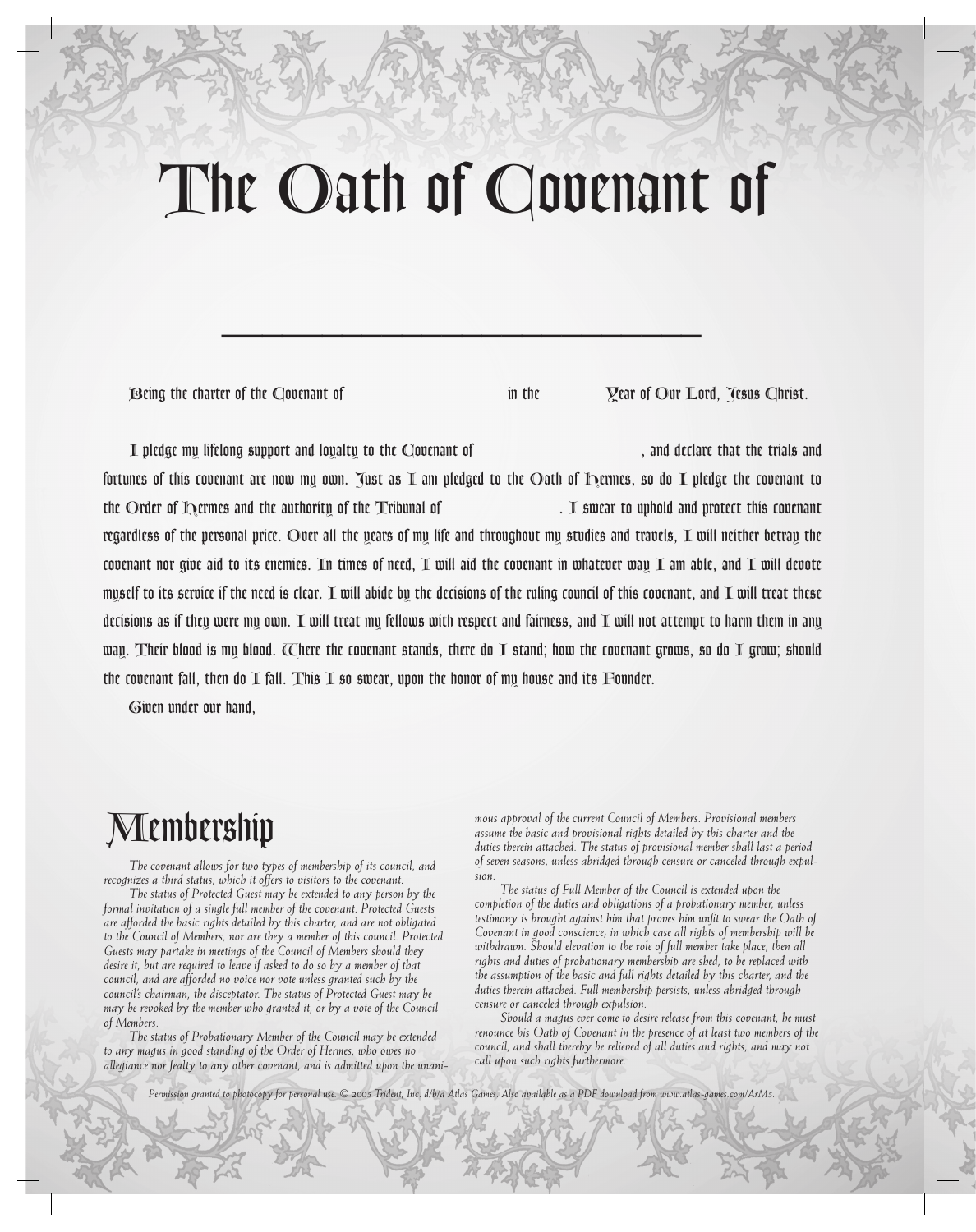# *Governance of this Covenant*

*The members of this covenant are governed by the Council of Members, which shall consist of all probationary and full members of the covenant. This council shall not declare action except on behalf of the entire membership of the covenant; no action may be demanded of individuals by council agreement. Conversely, the rulings of the council cannot be overturned by an individual.*

*Any member of the covenant shall have the right and duty to convene the Council of Members for consideration of matters justly grave, and all members shall be charged with attendance and diligence in the proceedings. Should it not be possible to convene the full Council of Members, any quorum consisting of more than half of its current members is considered valid; else the discharge of the council's duty must be delayed until such time as the full council may be convened. The Council of Members shall convene four times each year, one day prior to each equinox and solstice, regardless of call from any member, and all members of the covenant should endeavor to make themselves present.*

*Motions to be decided upon by the Council of Members must be introduced by a member; debated fully and justly, allowing those who wish to speak to do so; and then proposed for the vote. Proposals must be seconded by another member of the covenant, else no vote can take place. All issues shall be passed by a majority vote of the members there present; excepting that the unanimous opinion of the Council of Members is required for issues involving changes to the charter; expulsion of a member; and acceptance of a new probationary member.*

*The Council of Members shall confer the office of disceptator to the representative of the covenant in matters of governance and temporal concern. The title of disceptator is a duty of each and every full member of the covenant; this position is cyclical and mandatory, with the responsibility rotating in sequence of Hermetic seniority amongst the full members of the council. Each disceptator serves for a period of seven years, commencing one year following Tribunal. The duties of the disceptator are: to attend regular meetings of the council; to keep order at meetings; to break tied votes with a discretionary casting vote; to determine the yearly surplus of provision and store; and to act as a spokesman for the Council of Members. The disceptator shall not be empowered to rule on matters on the covenant's behalf, but instead is charged with ensuring that the rulings of the Council of Members are enacted.* 

## *Resources Owned by this Covenant*

*Resources of this covenant are held in common by the Council of Members, and it is the responsibility of this council to maintain and defend them.*

*This covenant lays claim to all the vis originating from undisputed and unclaimed sources discovered by members of the council; save for the first harvest of a new vis source, which belongs to the finder or finders. This covenant also lays claim to any vis gifted to the Council of Members as a*  whole. In all other situations, undisputed and unclaimed vis belongs to the *finder or finders.*

*This covenant lays claim to all books obtained by members of the council while acting at the behest of the council, and all books scribed by members of the council where payment was received for this scribing from the covenant's resources. This covenant also lays claim to any texts gifted to the Council of Members as a whole.*

*This council lays claim to all magical items obtained by members of the council while acting at the behest of the council; and all magical items made by members of the council where payment was received for this manufacture from the covenant's resources. This covenant also lays claim to any magical items gifted to the Council of Members as a whole.*

*This council lays claim to all monies generated using the resources of the covenant. This council also lays claim to all monies obtained by members of the council while acting at the behest of the council. This covenant also lays claim to any monies gifted to the Council of Members as a whole.*

*This council lays claim to the buildings, defenses, chattels, and inhabitants of the covenant. This council also lays claim to any such buildings, defenses, chattels, and inhabitants gifted to the Council of Members as a whole.*

*Surplus resources of the covenant will be determined at the Winter meeting of the Council of Members. Resources necessary for the continued existence of the covenant and the protection of its members' rights are accounted for first; this includes payment for seasons of work performed on*  behalf of the covenant, and a stipend of vis for the casting of the Aegis of *the Hearth. Contributions to all debts owed to the covenant are decided by the disceptator, and set aside. The remaining resources are deemed surplus, and shall be allocated to the settlement of requests from each member of the covenant.* 

#### *Rights of the Members of this Covenant*

*Each and every member of this covenant and protected guests shall be entitled to the basic rights of the covenant; to whit, full and unrestricted access to the protection and support of the covenant within the boundaries of the covenant by all the rights and benefits accorded by the Code of Hermes, the benefit of a sanctum which shall remain inviolate and the supply of materials thereof, access to the library of the covenant, and victuals appropriate to the status of a magus. These basic rights shall not be abridged except by expulsion from the Council of Members.*

*In furtherance and additional to the basic rights, a full member of the covenant shall be entitled to the full rights of the covenant; to whit, the right to presence and a vote in the Council of Members, which he shall exercise dutifully with due prudence. Further, full and unrestricted access to the services and skills of the servants and covenfolk. Further, an equal right to all surplus provision and store necessary to conduct his studies, or the travel demanded by those studies; such rights to include (but be not limited to) vis, monies, and diverse magical and mundane resources claimed by the covenant. Where a conflict is evident between members of the council over the allotment of surplus resource, distribution is drawn by ballot; excepting that priority claims that have been advanced and agreed by the disceptator are taken into consideration prior to the ballot. These rights shall not be abridged except by decision of the council under conditions of grave concern.*

*In furtherance and additional to the basic rights of a member of this covenant, a probationary member of the covenant is entitled the probationary rights of the covenant; to whit, a fractional share of those rights and duties offered to a full member of the covenant, such share being equal to half that offered to full members. A probationary member's vote counts only* 

*Permission granted to photocopy for personal use. © 2005 Trident, Inc. d/b/a Atlas Games. Also available as a PDF download from www.atlas-games.com/ArM5.*